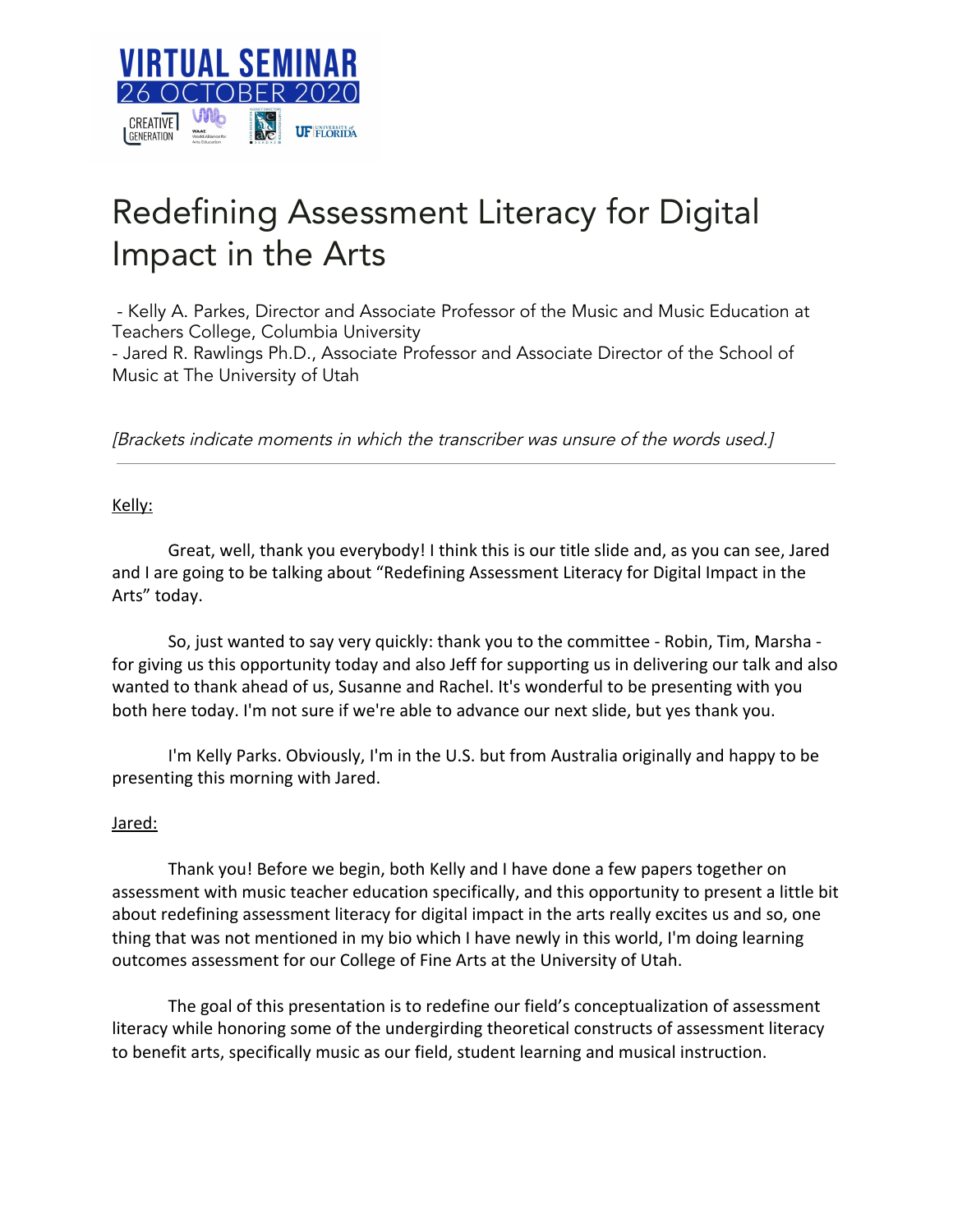

# Kelly:

So, although we're speaking from a music context, these critical questions transcend discipline now that we are all teaching online, during a global pandemic. And so for us, we're all I think feeling that connections must come before content. So we have some questions:

- What happens when there are no dimensions or assessment blueprint?
- And what happens when terminology expectations are not met in the current contexts?
- What happens when a student or teacher cannot finish the grading or the marking during a global pandemic?

So we're looking for what are some answers today? We believe that increasing an arts educator's assessment literacy is a strategy to address these and other problems if assessment is considered part of pedagogy. When assessment-literate arts educators make educational decisions based on authentic assessment-elicited evidence, the subsequent instructional decisions will be more likely to impact students' learning. The potential for evidence collection is now, perhaps, markedly higher due to the fact that we're teaching online, we're sharing artifacts online, we're storing artifacts, we're record interactions online - similar to the ways we're doing this presentation this morning - and as we teach and communicate online perhaps that allows us to see ourselves in ways we have not been able to before.

# Jared:

So, in addition to the questions that Dr. Parks just posed we'd like to pose some additional questions which also frame our presentation today and the first is understanding or trying to uncover what assessment literacy is. In future slides, you will just see it shortened to AL - the letters AL - and we're conceptualizing this idea as fundamental concepts or skills likely to have an impact on educational decisions in the arts classrooms.

The second and third questions that we are posing is why are arts educators not already assessment literate and why should they become assessment literate. An assessment literate arts educator — wow, that's a tongue twister — doesn't need to be able to necessarily compute a test reliability coefficient. However, they need to be able to understand and comprehend what constitutes a test reliability and how different reliability coefficients can represent a test measurement… consistency in several ways. So, basic understanding is therefore the foundation of assessment literacy and not necessarily someone's technical mastery of measurement procedures.

And the fourth question is this idea to what extent can an arts educator become assessment literate within a virtual learning environment and this idea comes from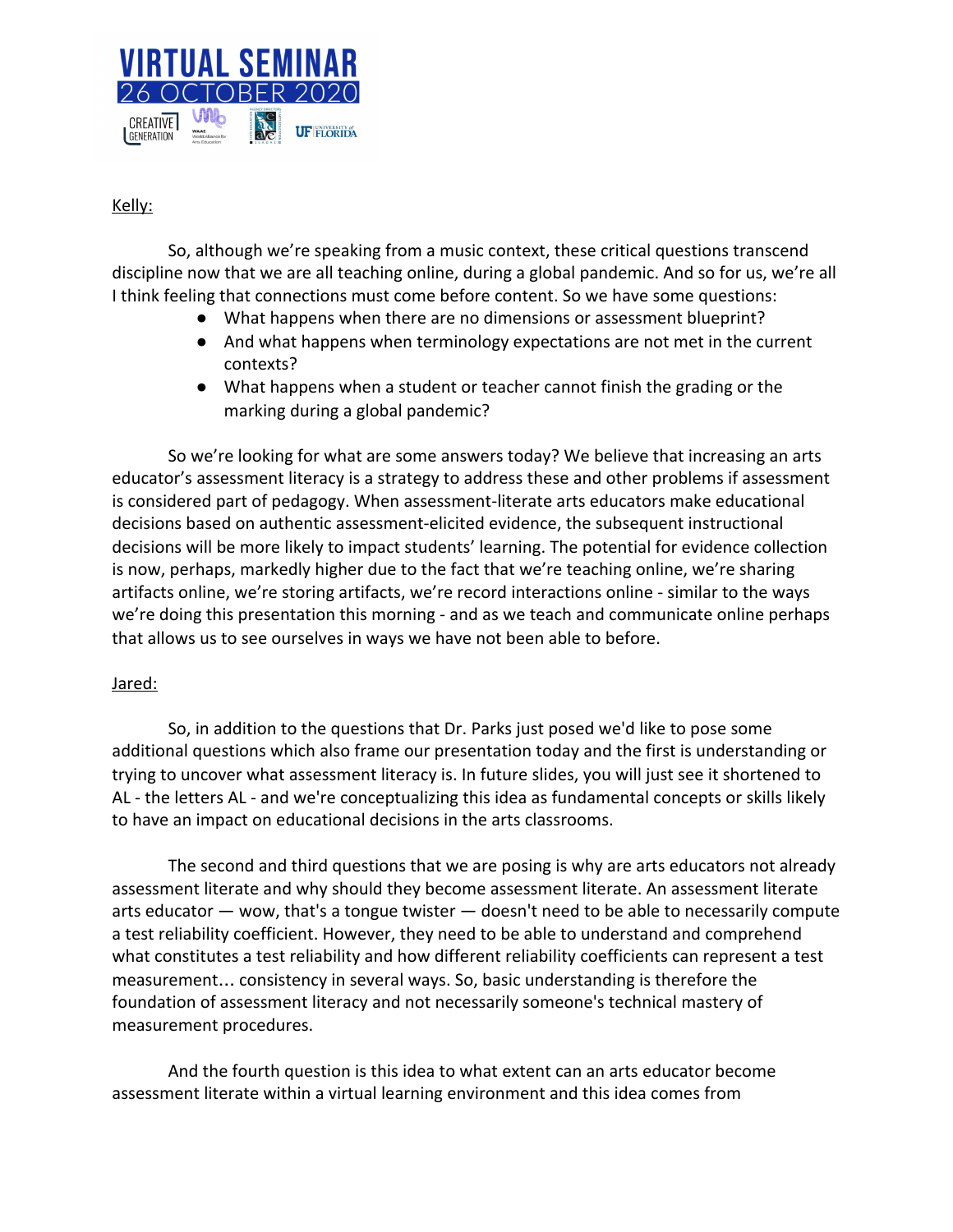

understanding the concepts and procedures of assessment including understanding broad ideas like validity or test bias and also arts teachers can be assembling strategies for assessing within a virtual learning environment, including building knowledge or skills which represent a music teacher or an arts teacher's assessment competency or understanding how an arts teacher may learn more about assessment within — maybe when you talk about virtual learning environment, but understanding how that context and how our individual context matters is to how we learn.

# Kelly:

So, if we take the first question: what is assessment literacy or AL? And for us, assessment literacy is a term that is used within the teacher education discourse, however it is not often defined within the music teacher education community and certainly less so in the other arts. For the purposes of our session, we're adopting Stiggins' definition of assessment literacy which is 25 years older now and that's the ability to know the difference between sound and unsound assessments. No pun intended. But that also speaks to how one chooses to use the assessment processes.

Campbell reports teacher competency in classroom assessment is for the most part limited and this can be seen across many areas such as grading practices, assessment coursework within their teacher preparation, teacher beliefs about assessment knowledge and skills, and assessment standards. So, Campbell suggests that assessment can be seen as learning and this should be of importance to music teacher educators and perhaps to all other arts teacher educators as to how we prepare future teachers.

Since we all might be feeling like new teachers at the moment learning to teach online we're asking how can we prepare ourselves to use assessment as learning. So, perhaps here you could make a note to yourself how can we take advantage of teaching to use assessment as learning?

# Jared:

So, our next question which frames our presentation of why are arts educators not already assessment literate and let's consider perhaps one reason within one specific art form and that's music and explore how this may be transferred. So, in a previous publication with my colleague Dr. Parks we reported that, specifically in music, that music teacher educators have limited exposure to undergraduate and graduate coursework and music practices, specifically in the United States. At the 2019 International Assessment Symposium on Assessment in Music Education, the opening keynote address called for a deepened commitment to assessment content knowledge and assessment pedagogical knowledge with a view toward or furthering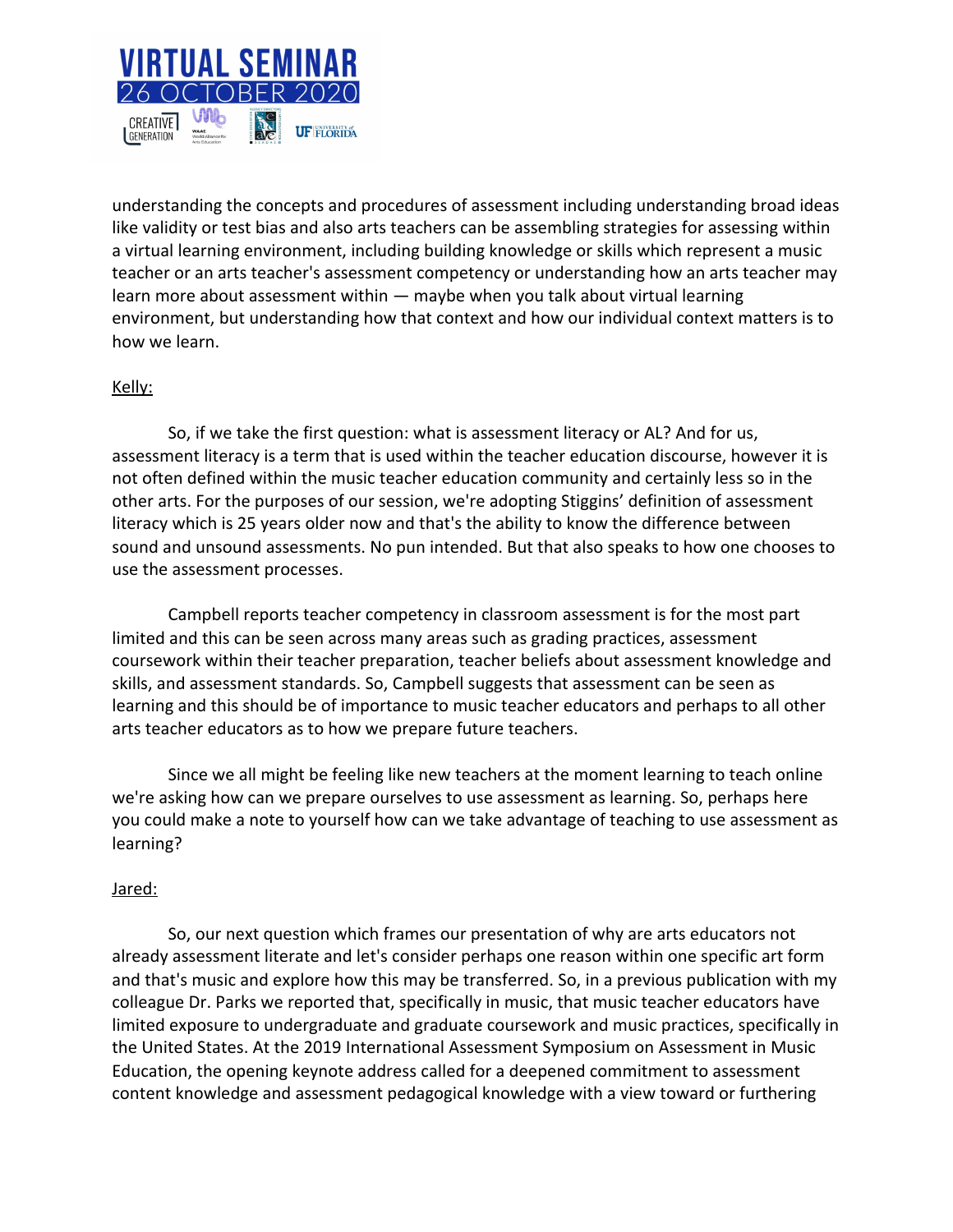

shared expertise and improving assessment literacy in the profession. So, perhaps we can't see that music teacher educators are significantly educated about assessment and I want to make a note about this graphic too that is just capturing our front page of our article that appears in contributions to Music Education Journal.

# Kelly:

And so to continue with that question, just earlier this year we also reported that there's not really clear evidence about how teacher educators in music, that is, you know, those who are teaching aspiring music teachers, view their own assessment pedagogy. So, in a second study we explored their descriptions of their assessment pedagogy — that is how they teach about assessment with a secondary aim to see if we could develop some kind of model of pedagogical assessment knowledge. We analyzed individual assessment pedagogy shared with us over a series of 60-minute interviews — semi-structured interviews with teacher educators — and our findings suggest that these teacher educators have several pedagogical strategies to teach about assessments such as modeling and lesson planning and authentic projects that intersect. So, music teacher educator knowledge of assessment is somewhat but not uniformly codified around issues of validity, reliability, and grading, more so about their use of assessment to inform their teaching and their description of assessment as a process. So, their understanding of a set of all of the assessment components was quite mixed.

# Jared:

Moving to our third question, I think we all probably would ask this question: is why should our future arts educators become assessment literate? We're going to make a friendly contextual reminder about the transferability of this example to other art forms that are on the call, but a broad statement about music teachers is that they don't know the difference between sound and unsound assessments, going back to this idea of Stiggin's definition of assessment literacy. Both Kelly and I have seen this as examples from our research with music teacher educators.

So one example in music education is this almost 100-year obsession with large ensemble adjudication events or contests or music festivals. So, this has been like I said a hundred year old conversation or controversy and I don't mean to say that we've been wasting our ink and scholarship, but we haven't improved the process, and so I wonder if music teachers were literate in assessment practice, we could potentially stop spinning our wheels over this issue and improve the experiences as educators music learning opportunities?

Another example is this issue of accountability assessments that have say, allegedly, determined music educator quality and these large-scale standardized achievement tests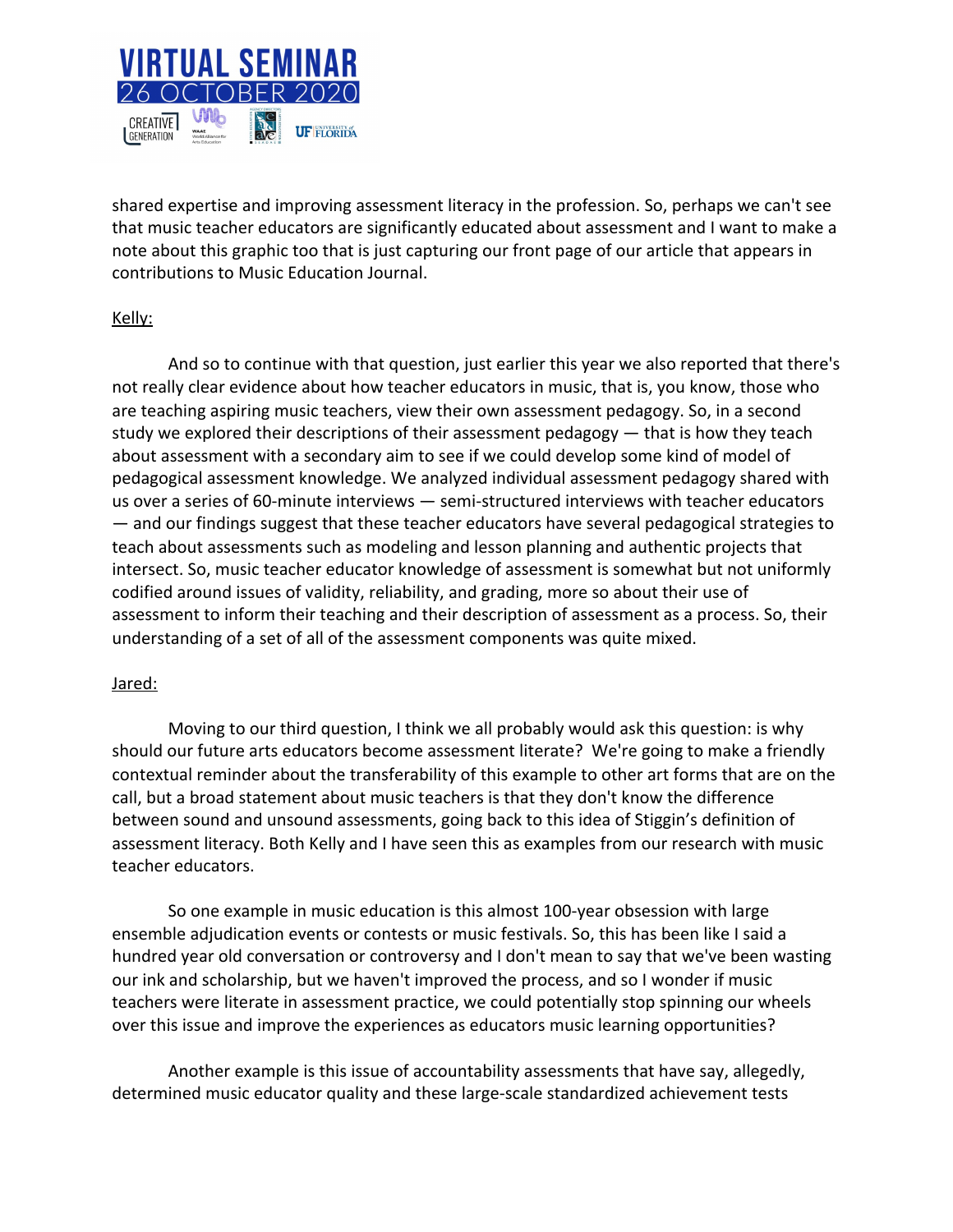

provide no meaningful evidence that they yield valid inferences regarding instructional quality and so we're we think it should improve instruction but it really hasn't.

# Kelly:

So, we come to our final guiding question and we wonder to what extent can arts educators become assessment literate in the current context  $-$  in a virtual learning environment? We can predict that educators know we can be assessing outcomes program or course-based outcomes. Most online courses have some kind of assessment, obviously to measure the outcomes desired for the course, but in a pandemic access becomes the large concern. Perhaps modifying the goals and outcomes or the course assessment expectations is essential because we're in a situation that could be fatal, literally and figuratively, to our stakeholders and to our learners and to our teachers. So the goal might be, let's say, artistic process building — that might be performing, creating, responding, and connecting to music or all of the art forms — and in order for arts educators to become assessment literate, they need to ask themselves, perhaps, how can they take advantage of the online setting to see what our students know and can do, and of course recognizing that access is still an issue.

#### Jared:

So, some of the skills that we came up with together that are needed to assess within a virtual learning environment might, in fact, incentivize learning. So this list that you see in front of you is a list of music teacher assessment competencies such as a knowledge of grading and or marking, a knowledge of how to give specific feedback to music learners, knowledge of peer and self-assessment as the teacher doesn't always need to be the assessor in our classrooms, a knowledge of assessment and interpretation and communication, a knowledge of assessment ethics, principles of test administration and construction, formative assessment examples especially in the diagnostic area where we live as art educators as well as guiding for student presentation and discuss responsibilities and guidance for pre-service music teachers incorporating assessment literacy in potentially micro-teaching organizations or practice during their coursework prior to in field work.

#### Kelly:

So, we believe that we're actually at the nexus of professional development in assessment and in the virtual learning environment by virtue of us all actually being here today. So, we're discussing assessment practice and that is probably the focus rather than the theoretical principles at this stage, but our work is undergirded by those principles moving into the virtual learning format.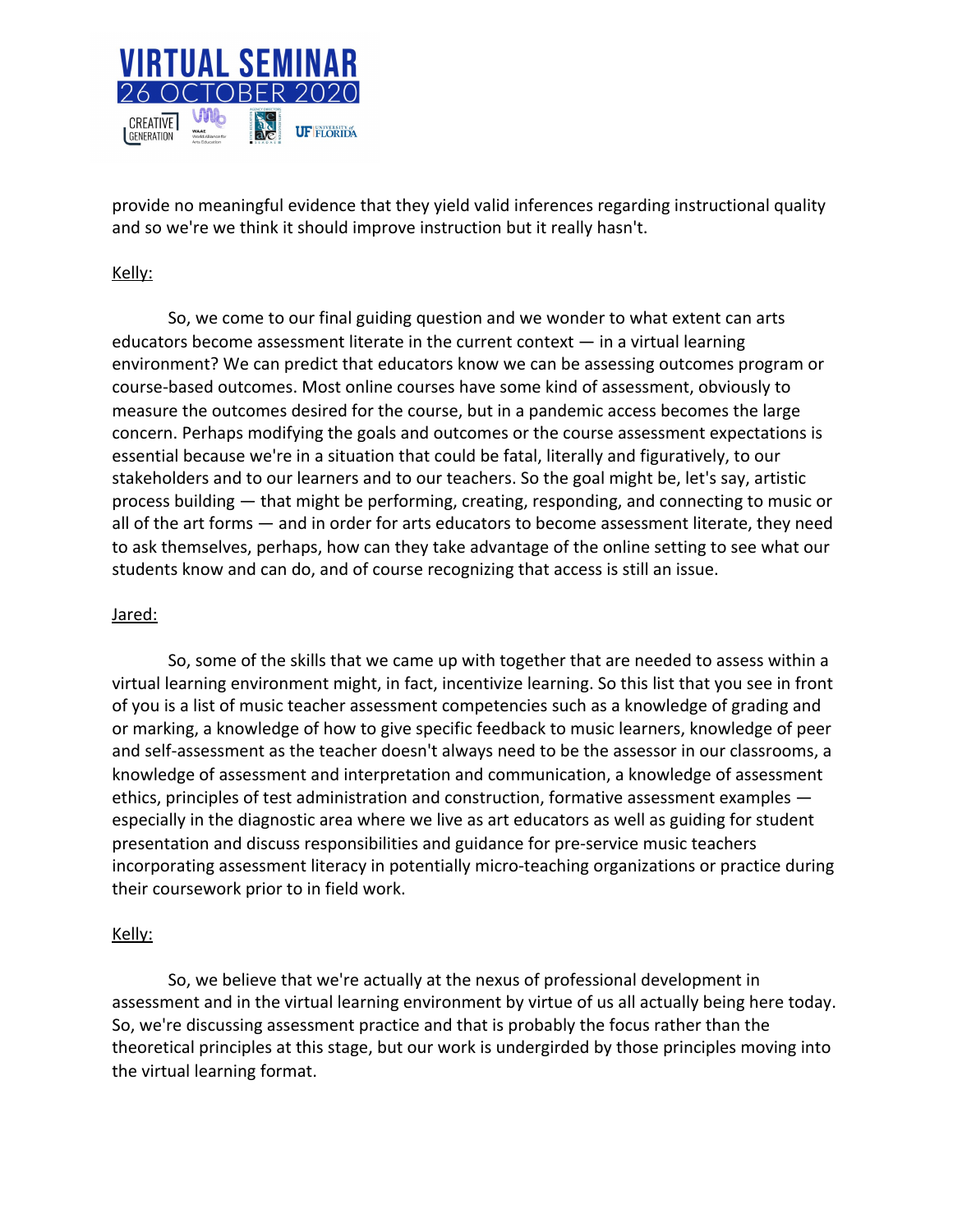

# Jared:

So, i'd like to share an example of how the act of designing and implementing assessment within an undergraduate degree program is meaningful. So, this example includes a project from a third-year, sixth-semester study for a pre-service music teacher education progra — music preparation program — that includes a 10-week unit to where pre-service music teachers have the opportunity to measure student learning through a mixture of direct instruction and application opportunities. So the pre-service music teachers dose a pre-test so to speak to a sample of youth that they're teaching, they deliver an instructional intervention, they administer the post-test, and potentially re-teach again depending on the outcomes, and then re-post-test. So that's one of the examples of what happens in the University of Utah in our program. And also another example is perhaps a self-directed learning opportunity to investigate more assessment through a potential book review project and that this professional development opportunity could be intended for both pre-service music teachers as well as in-service music teachers where they share what they have learned and why this information would be useful to their peers and that's the goal of the assignment.

# Kelly:

So, I think Jared's examples help us understand what we can do for preparing teachers as they're learning to become teachers and how that can collaborate with current teachers who are currently teaching, but what we're seeing is that teachers may not be getting professional development in assessment, and certainly not at the moment. Mostly they're getting professional development in technology — how to teach online. So, we're quite grateful for us to be able to present today and talk about this as a meta-type of professional development and sort of happy to share this work with with our peers as part of this conference.

# Jared:

So as Kelly and I, or Kelly mentioned before rather, we know that access is an issue that we have encountered during this time and the mode of the modality of teaching needs to come first in considering what can be done because we must keep the context of the global pandemic in mind and the context of learning online. In K-12 schools, access of children to online settings is disparately proportioned as well as in higher education. As an example, I want to share with you how I've used the sudden shift to virtual learning as an opportunity to increase pre-service music teachers autonomy in a learning environment. And instead of insisting on, perhaps, a interactive video conferencing system like Zoom, I designed a few asynchronous modules focusing on efficacy testing, specifically in a test construction project or/and assessing a performance assessment that the students previously designed in another course, teaching them — I believe Rachael talked about this idea of promoting critical thinking, critical inquiry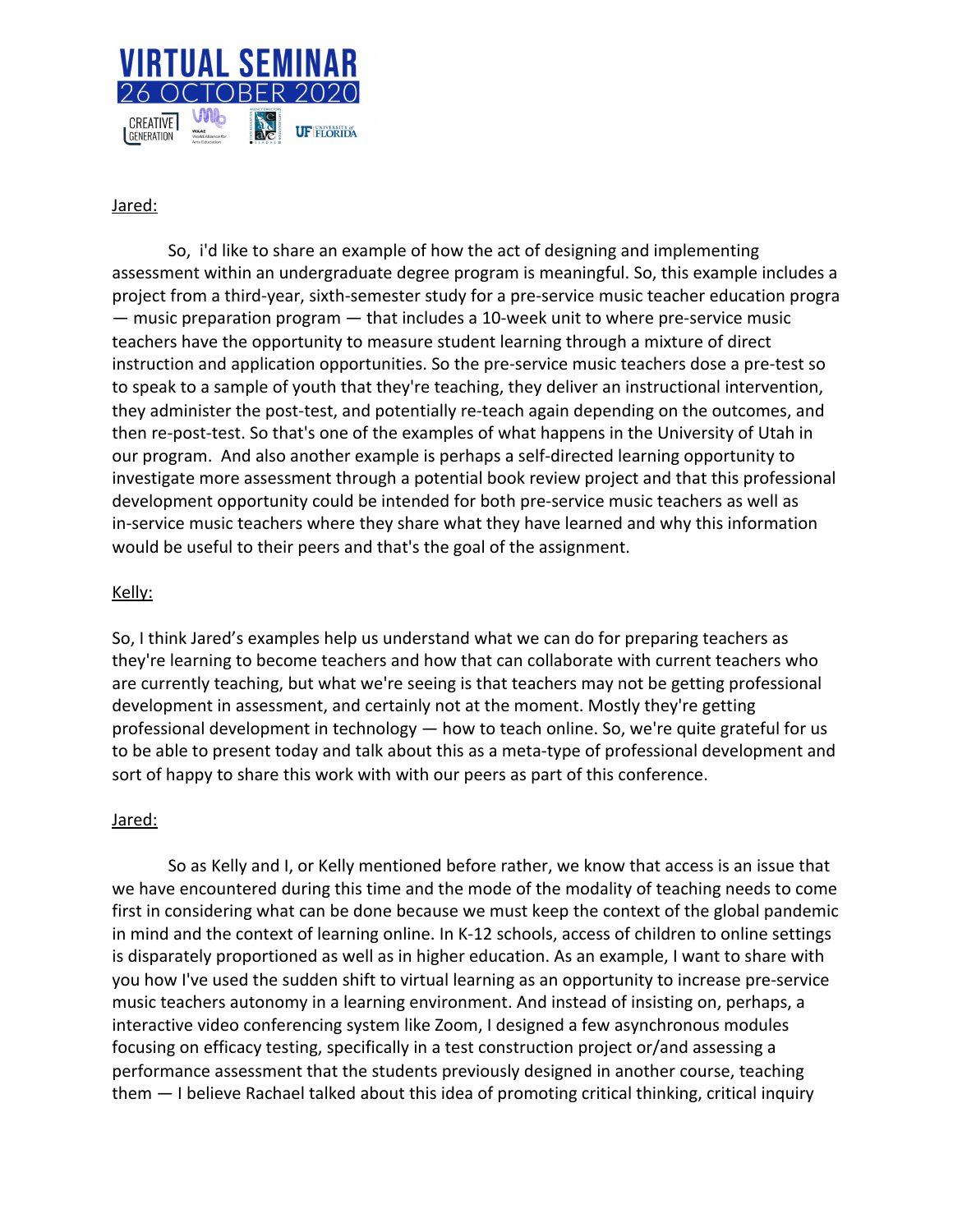

about perhaps the appropriateness of assessment practice in certain contexts as well, as well as directing the students to social media and Facebook as an avenue for assistant literacy development. Plugging into the groups of teachers who are in practice, creating different ideas and assessment practice and tools to be used, and connecting to that continuation beyond COVID.

# Kelly:

So, we have some concluding thoughts: the goal of the presentation today was to try to redefine our fields conception of assessment literacy while still honoring some of those undergirding theoretical constructs in essence to try to benefit the arts and, from our perspective music, student learning and musical instruction. So, we hope that by highlighting access and perhaps curating a sense of curiosity we might be able to see the affordances that technology might hold for us in terms of assessment.

Despite some difficulties in delivering instruction, using assessment as a process, as teaching, as educative, perhaps can help us use everything as evidence... artifacts — recorded lessons, captured discussions in real time, transcripts in zoom — teachers can review all these data with a view to authentic assessment as teaching and that can be actioned perhaps in the current context. In music, artistic processes along with teaching strategies can be captured, similarly perhaps in all artistic processes  $-$  creating, refining, presenting pieces of art  $-$  but also, we can review our teaching. By being in the virtual environment we are constantly reviewing to see what works and we're constantly assessing, adjusting, teaching again, reflecting, adjusting and teaching again! We really are relying on the visual to assume competence and we can take advantage perhaps of these virtual worlds. We're teaching both in K-12 and in higher education so sometimes accesses and communication are different obviously taking the developmental needs of learners into account.

# Jared:

So, higher education students, I think we assume they have computers — we're making that broad assumption that they would have a computer to be working on and that their communication skills with online formats — but with K-12, their access varies widely and communication such as perhaps jokes or making connections is much harder to do with younger students as well. So, the relational side, we don't want to just dismiss that as far as teaching and it needs to be relearned in this digital idea or this virtual learning environment as we focus on assessment as learning. So, we rely on these relational connections for assessment and instruction and delivery via an online or virtual pathway, perhaps, provides a new opportunity to do this. And so, in summary, we hope that these ideas have given some some